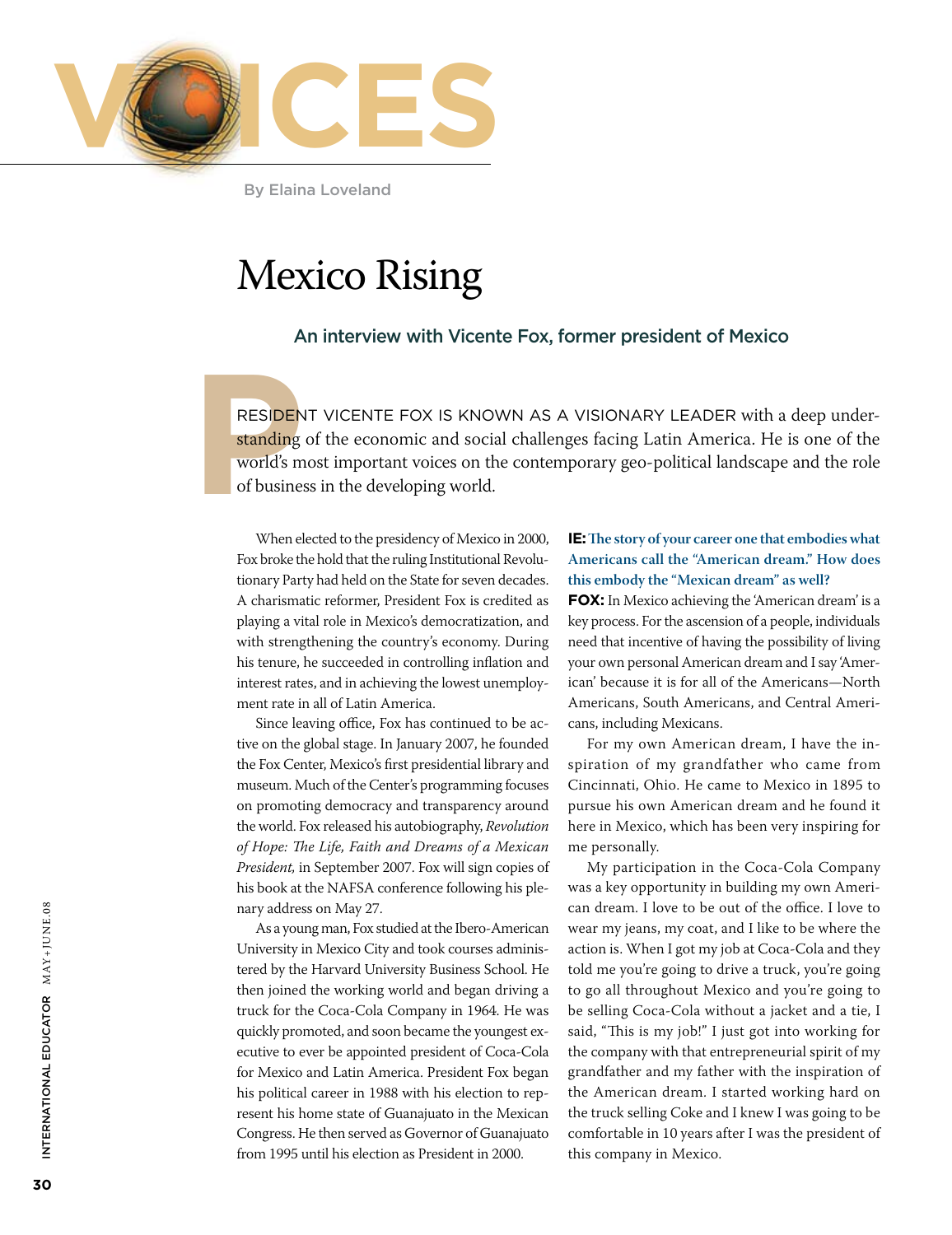

Vicente Fox

**IE: As a young man, you attended the Ibero-American University in Mexico City and took courses administered by Harvard Business School. How did the opportunity to take courses from a foreign institution benefit your knowledge and affect your career? FOX:** All education is a process from the very early years of schooling. My own education was with the Jesuits in Jesuit schools and at a Jesuit university, the Ibero-American University. In that learning environment, you get something that you cannot get anywhere else and that knowledge is not just technological know-how—it is inspiration, it is leadership, it is commitment, and it is motivation. This is the philosophy of the founder of the Jesuit order, St. Ignatius of Loyola: you will only find your selfsatisfaction, your self-joy, your self-accomplishment of your dreams through being for others, working for others, and serving others. That became one of my key components of my thinking, which I nourished myself with all my life in school.

I always had a hunger for more knowledge and a hunger to serve others, to be for others. My dream of serving others through working at Coca-Cola is what led me to participate in courses administered by Harvard Business School (HBS). It was part of my management training with Coca-Cola. Taking courses from a foreign institution like HBS was assisted me in learning the vanguard of knowledge in business, in

business administration, and in business marketing. It really helped me to complete myself by not only having the inspiration of Loyola but also having the knowledge of one of the best universities worldwide.

#### **IE: Why did you decide to enter politics?**

**Fox:** I entered politics mainly because of the philosophy of the Jesuits that I received from my education and also from the inspiration of my family, my father, and my mother. When I started working with business living here in Mexico, I began to experience frustration with the economy, frustration with the political structure, frustration with dictatorship—witnessing corruption all over Mexico because of this monopoly of power of the police, the system and the party that governed Mexico for 72 years. Witnessing the frustration of what we (my family and I) were living with here in Mexico—the authoritarian government, the lack of freedom, the total and absolute control of the economy, without the freedom to start your own business—all of this together started me to abandon the the ranks of private entrepreneur and move into public life. And finally, it was an additional way—a more dynamic way—of serving others. That's what public life should mean. That's what politics is for— is working for the common good. I had emptiness within me between the ages of 35 and 40 and that was when I started looking for challenges that would make my life more fulfilled, which led me to public life.

#### **IE: Your election broke the hold of the ruling Institutional Revolutionary Party that had held sway over Mexico for seven decades. What did this accomplishment mean for Mexico as a nation and for you personally?**

**Fox:** Well, for me personally, I have always liked to take risks and meet challenges. I have always liked goals that are heroic—goals that are way, way above what most people think is possible. Having exceptional goals is the best way to keep yourself moving, to keep yourself searching, and to keep yourself challenged. Since the very beginning, I have had high goals and that heroic goal of going really far beyond expectations is the one that inspired me to participate in politics. For me, becoming the first president to break the 72-year-old regime, meant a great deal. It meant not only the selfsatisfaction of having the possibility of serving others but also meeting my own challenges and meeting my own aspirations that I enjoy in life—meeting chal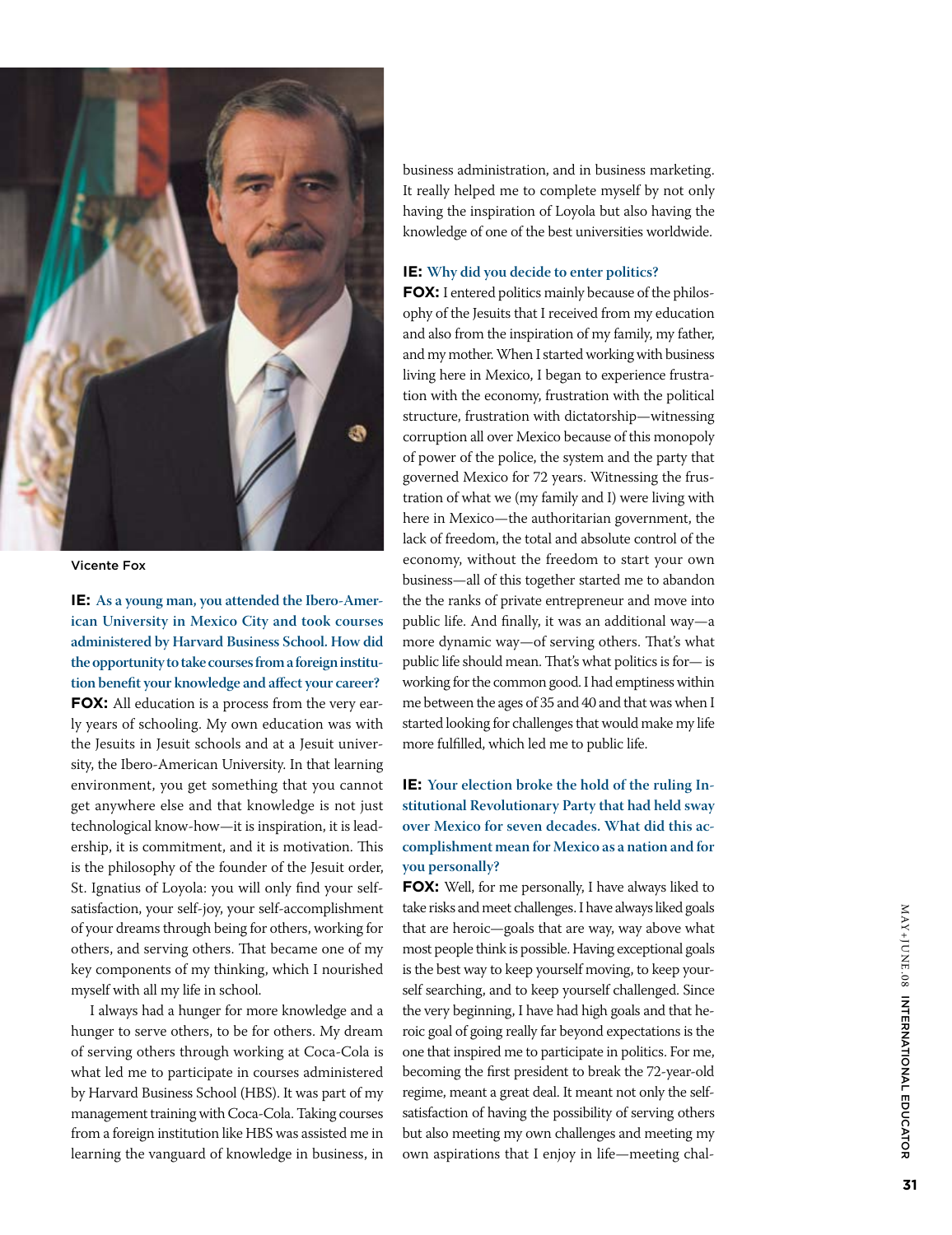**There are about 3,000 scholarships that we had in Mexico for students to go for Ph.D.s, and to go for post-graduate study in different universities worldwide. And that's where we really are enriching our human capital for the long-term.** 

lenges. I like to ride horses and take risks. I like to ride motorcycles and take risks. I like to invest in business and take risks. I like to work in politics and take the risks associated with change. So that has been part of my life, risk-taking and I love that. It really inspires me and it motivates me.

In regard to what it meant for Mexico, it meant leaving behind an intolerable monopoly on the exercise of power. Leaving behind the lack of freedom of press, freedom of information to people, and the beginning of eradicating corruption in the nation. It signaled the beginning of a profound change, only not only from a totalitarian government to a democratic government through democratic elections that we have in Mexico today, but also moving from a system of democratic elections into a functional democracy that has given Mexico the new opportunities that we have not had in centuries.

For instance, in the last 10 years, poverty in Mexico had decreased by 35 percent, which of course, is very motivating to me. Reducing the number of families in poverty is something that really gave me the energy to give more attention to other social issues. But that only comes from democracy. Eradicating corruption and finally having the possibility of eradicating poverty and fighting against crime is still at work today but I am sure our current president, Felipe Calderón, will overcome those challenges.

### **IE: You are credited for playing a vital role in Mexico's democratization and with strengthening the country's economy. How did you embark on these visionary challenges?**

**Fox:** First of all, it doesn't take a lot of wisdom to know that poverty in Mexico is the worst of the evils that we have, which is the main challenge that we have to resolve and that it is urgent to solve because democracies do not exist when you have severe poverty or where you have ignorance. If you want to consolidate your democracy, you must

work on reducing poverty and increasing people's education levels. For instance, their poverty connected these three variables. So the number one challenge that I came into the presidency with was reducing poverty. The number one decision I made was that there could be no more increase of poor families in Mexico. So I needed to ensure the patrimony of every single family in Mexico, specifically the poor. There could be no more widespread breakdowns of the economy, no more crises, no more devaluation of the currency, no more high rates of inflation, and no more high rates of interest. So that was my number one goal in my government.

What did we need to accomplish this? Well, we needed stability. That would mean no more crises that would affect the poor. So I told myself I have to guarantee the patrimony of every single family in Mexico. That's the first step. Step number two, upon that fundamental, I had to start building opportunities to assure that families—through their own effort—would have the opportunity to increase the patrimony of their trade.

#### **IE: What was one of your greatest accomplishments regarding higher education during your presidency?**

**FOX:** Well, first we had to bring in the fundamentals to maximize the opportunities for kids in school. In Mexico, the first six years of education is primary school, which is different than in the United States, where it is eight years. Ninety-eight percent of the kids are enrolled in primary school. In middle school, which is the next four years, 92 percent of kids at that age are in schools. When you are in *preparatoria* (high school), which is the next 3 years, only 45 percent of kids are in schools. So as you can see, Mexican children start withdrawing at early ages, leaving schools to go to work, frequently at 8 years old, 10 years old, or 12 years old. They are withdrawn by their families to work and try to help the family's income, especially children from poor families.

Before tackling higher education, the first step for me was to ensure that those children would stay in schools so that they would have the necessary tools to continue their education at the university level. To tackle this problem of children leaving schools early I developed a scholarship system to make sure that all of them would stay in school. At the university level in Mexico when I started my government, only 19 percent of kids at the age of being enrolled in a university would be in a university. I was able to increase the number of students attending universities from 19 percent to 24 percent. We have to keep working very strongly to make sure that the pyramid we're building from primary school through high school, will now extend to universities. Of the educational scholarships I established, 1 million were for universities.

Additionally, there are about 3,000 scholarships that we had in Mexico for students to go for Ph.D.s, and to go for post-graduate study in different universities worldwide. And that's where we really are enriching our human capital for the long-term.

### **IE: How has Mexico changed in recent decades and from your perspective, how has the nation advanced opportunity for Mexican students to fulfill their educational aspirations and achieve the skills needed to enter the workforce?**

**FOX:** Mexico is the most global economy in the world. This provides an opportunity for Mexican students. Mexico has 42 trade agreements with 42 economies worldwide, which is about 80 percent of foreign world gross product. Consequently, Mexico has a unique situation in globalization. We must be competitive worldwide. The number one factor for advancement for young Mexicans is to ensure that economically, our country remains competitive to compete in the global economy and continue to provide opportunities for the younger generation of Mexicans.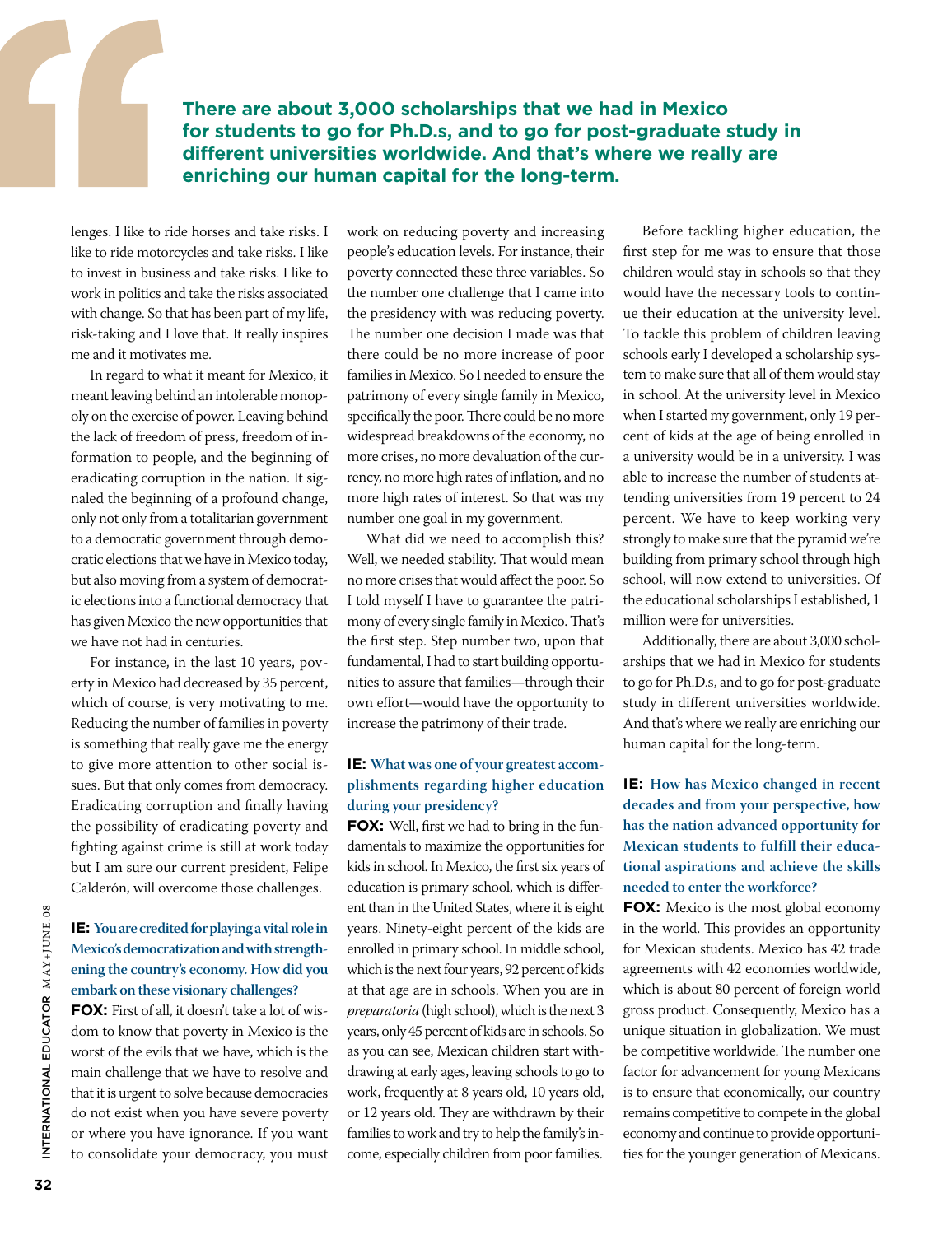Another change in Mexico to benefit the future generation of Mexicans has been the advent of democracy. If you have democracy, you have freedom. When you have freedom, you have choices. When you have choices, you can see what you present in China, what you present in the United States or in Europe, what you present within Mexico and this is motivational for young Mexicans to improve themselves and envision a better future.

Finally, we have virtual circles in which the economy is moving, that you're reducing poverty, that you're increasing freedom and democracy, so you have momentum. And Mexico has momentum. According to what Goldman Sachs has projected, in the year 2040 Mexico with be the fifth largest economy in the world. (The United States will be the second largest economy, China will be the number one, India will be number three, Japan number four, and Mexico number five.) So we have momentum in a virtual circle where everybody is motivated to work.

#### **IE: In January 2007, you founded the Fox Center, Mexico's first presidential library and museum. What inspired you to embark on this project and what is its significance?**

**Fox:** First of all, I didn't want to retire. The forces that inspired me were number one, I wanted to give my spiritual dynamism inspired by my Jesuit education; number two, by seeing all the former presidents in the United States like President Clinton, President Carter, growing after their presidency. I learned that there is life after the presidency. So I had the inspiration of this library based on presidential libraries in the United States that I have visited several times.

The other reason is that we have a need for a new trend among our presidents in Latin America. There is a long-standing trend where a number of former presidents, in Latin American nations, would run away or be thrown out of the country after their presidential term ended because of corruption.

I want to reverse that trend. In inspiring the community to change in old-fashioned cultures like the one that we have here in Mexico I have a lot of opponents, a lot of political enemies trying to dissuade me from starting such a library. But we are associated with different universities such as Georgetown, George Washington University, Northwestern, Emory, in the United States and universities in Spain like the University of Salamanca, with the Techonologia de Monterrey in Mexico or with Queens University in Canada. We have associated with all them and we have started our own programs here. We have associated with the RAND Corporation and others. So the presidential library is becoming a very strong platform with many institutions and we are building our name so we could promote